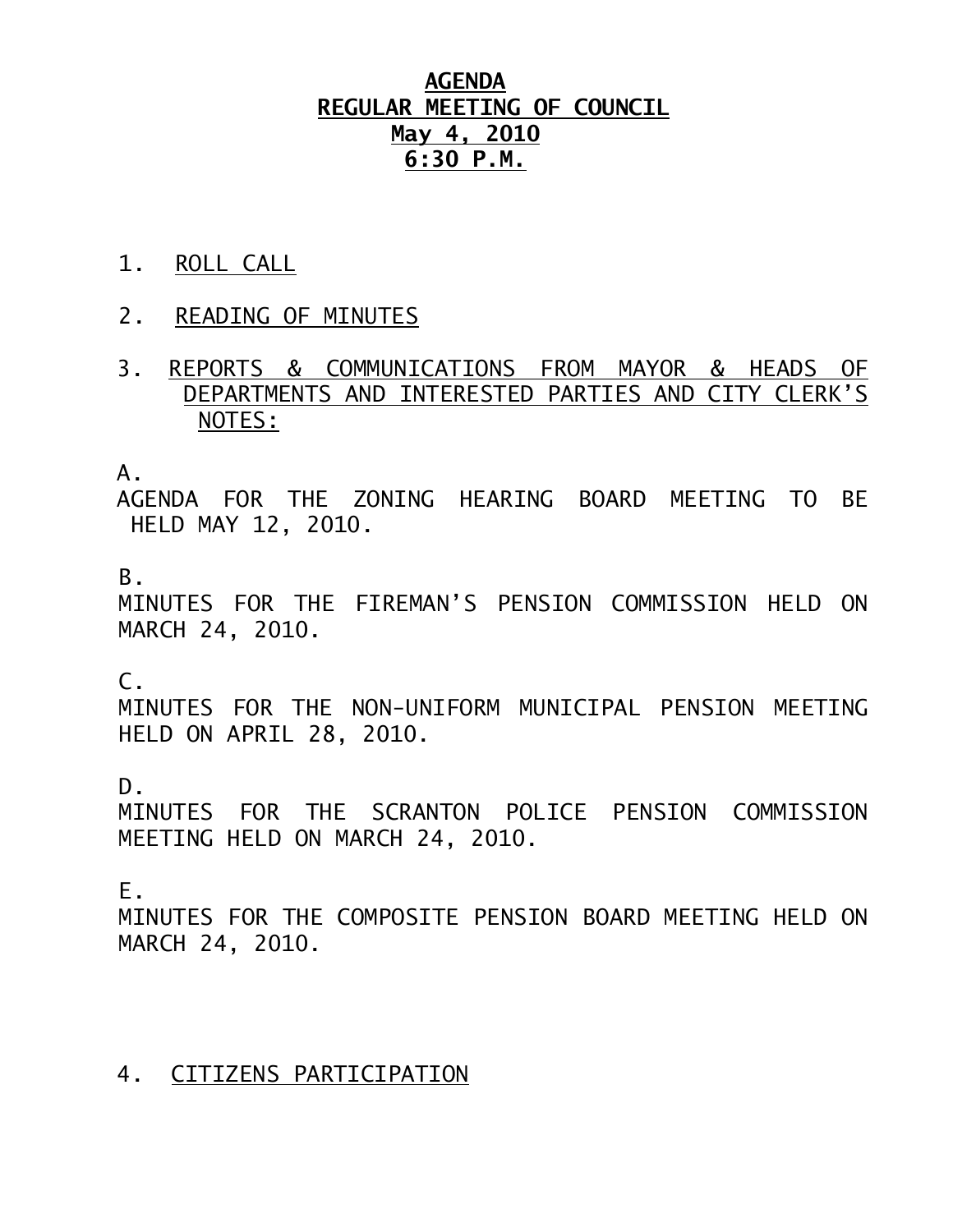### 5. INTRODUCTION OF ORDINANCES, RESOLUTIONS, APPOINTMENTS AND/OR RE-APPOINTMENTS TO BOARDS & COMMISSIONS. MOTIONS & REPORTS OF COMMITTEES:

 A. MOTIONS

B.

 FOR INTRODUCTION – AN ORDINANCE – SALE OF TAX DELINQUENT PROPERTY MORE COMMONLY KNOWN AS FROUDE AVENUE, SCRANTON, PENNSYLVANIA, TAX MAP NO. 16809-040-009 TO ROBERT KOLANKOSKI, 254 MAIN STREET, DUPONT, PENNSYLVANIA, 18641, FOR THE CONSIDERATION OF \$8,000.00.

C.

 FOR INTRODUCTION – AN ORDINANCE – SALE OF TAX DELINQUENT PROPERTY MORE COMMONLY KNOWN AS SIEBECKER AVENUE, SCRANTON, PENNSYLVANIA, TAX MAP NO.16809-040-011 TO ROBERT KOLANKOSKI, 254 MAIN STREET, DUPONT, PENNSYLVANIA, 18641, FOR THE CONSIDERATION OF \$6,500.00.

D.

 FOR INTRODUCTION – AN ORDINANCE – SALE OF TAX DELINQUENT PROPERTY MORE COMMONLY KNOWN AS SIEBECKER AVENUE, SCRANTON, PENNSYLVANIA, TAX MAP NO.16809-050-005 TO ROBERT

 KOLANKOSKI, 254 MAIN STREET, DUPONT, PENNSYLVANIA, 18641, FOR THE CONSIDERATION OF \$6,500.00.

E.

 FOR INTRODUCTION – AN ORDINANCE – SALE OF TAX DELINQUENT PROPERTY MORE COMMONLY KNOWN AS ROLLIN AVENUE, SCRANTON, PENNSYLVANIA, TAX MAP NO. 16809-050-007 TO ROBERT KOLANKOSKI, 254 MAIN STREET, DUPONT, PENNSYLVANIA,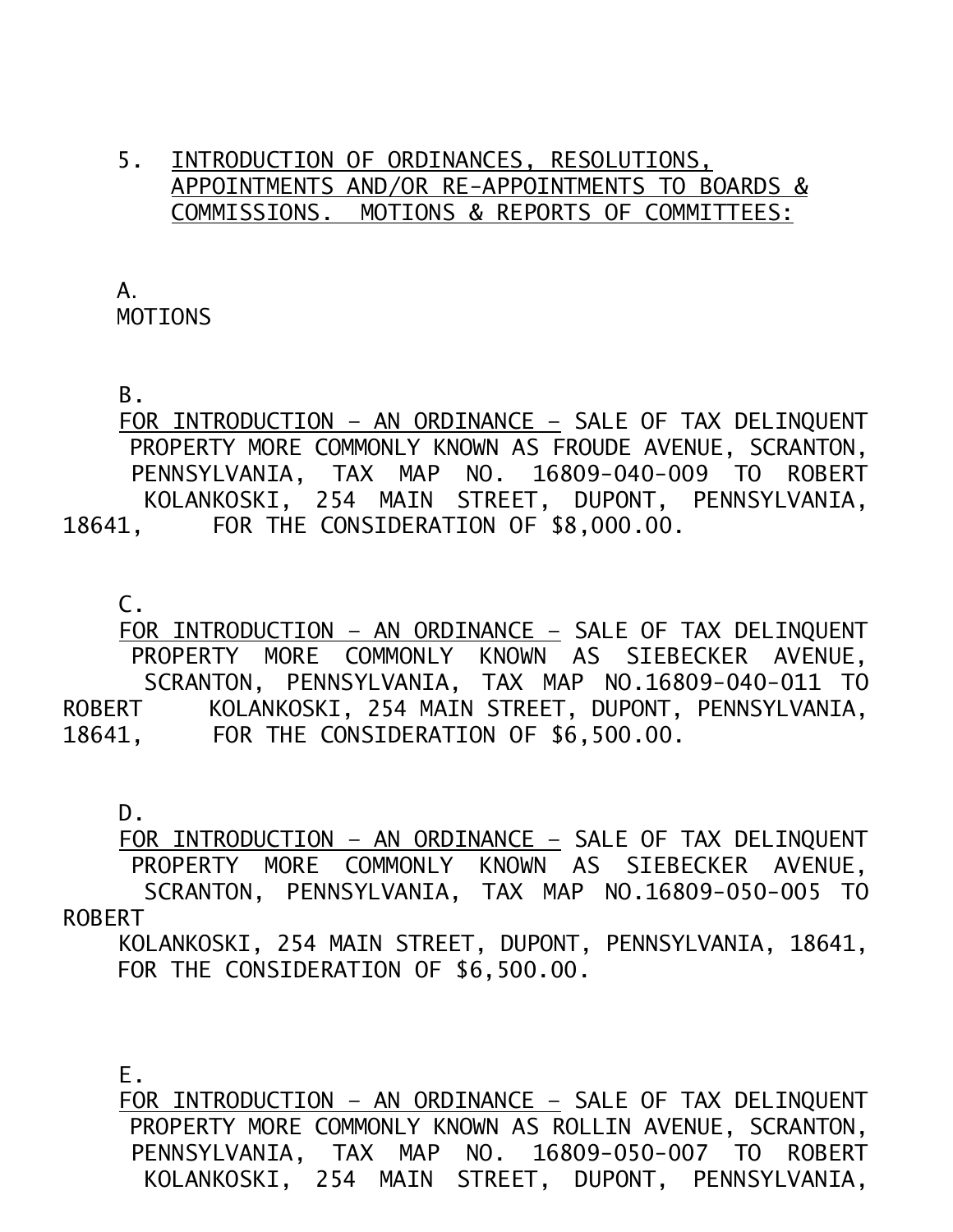18641, FOR THE CONSIDERATION OF \$5,000.00.

F.

 FOR INTRODUCTION – AN ORDINANCE – SALE OF TAX DELINQUENT PROPERTY MORE COMMONLY KNOWN AS MILLER AVENUE, SCRANTON, PENNSYLVANIA, TAX MAP NO. 16810-010-024 TO ROBERT KOLANKOSKI, 254 MAIN STREET, DUPONT, PENNSYLVANIA, 18641, FOR THE CONSIDERATION OF \$6,000.00.

G.

 FOR INTRODUCTION – AN ORDINANCE – SALE OF TAX DELINQUENT PROPERTY MORE COMMONLY KNOWN AS KERR STREET, SCRANTON, PENNSYLVANIA, TAX MAP NO. 16810-010-025 TO ROBERT KOLANKOSKI, 254 MAIN STREET, DUPONT, PENNSYLVANIA, 18641, FOR THE CONSIDERATION OF \$7,000.00.

H.

 FOR INTRODUCTION – AN ORDINANCE – SALE OF TAX DELINQUENT PROPERTY MORE COMMONLY KNOWN AS KERR STREET, SCRANTON, PENNSYLVANIA, TAX MAP NO. 16810-010-026 TO ROBERT KOLANKOSKI, 254 MAIN STREET, DUPONT, PENNSYLVANIA, 18641, FOR THE CONSIDERATION OF \$7,000.00.

I.

 FOR INTRODUCTION – AN ORDINANCE – SALE OF TAX DELINQUENT PROPERTY MORE COMMONLY KNOWN AS ROLLIN AVENUE, SCRANTON, PENNSYLVANIA, TAX MAP NO. 16810-010-027 TO ROBERT KOLANKOSKI, 254 MAIN STREET, DUPONT, PENNSYLVANIA, 18641, FOR THE CONSIDERATION OF \$3,000.00.

J.

FOR INTRODUCTION – A RESOLUTION – AUTHORIZING THE MAYOR AND OTHER APPROPRIATE CITY OFFICIALS OF THE CITY OF SCRANTON TO EXECUTE AND ENTER INTO AN INVESTMENT GRADE ENERGY AUDIT AGREEMENT WITH COMMONWEALTH CONSULTING SERVICES, LLC FOR THE PERFORMANCE OF ENERGY AUDITS ON CITY BUILDINGS.